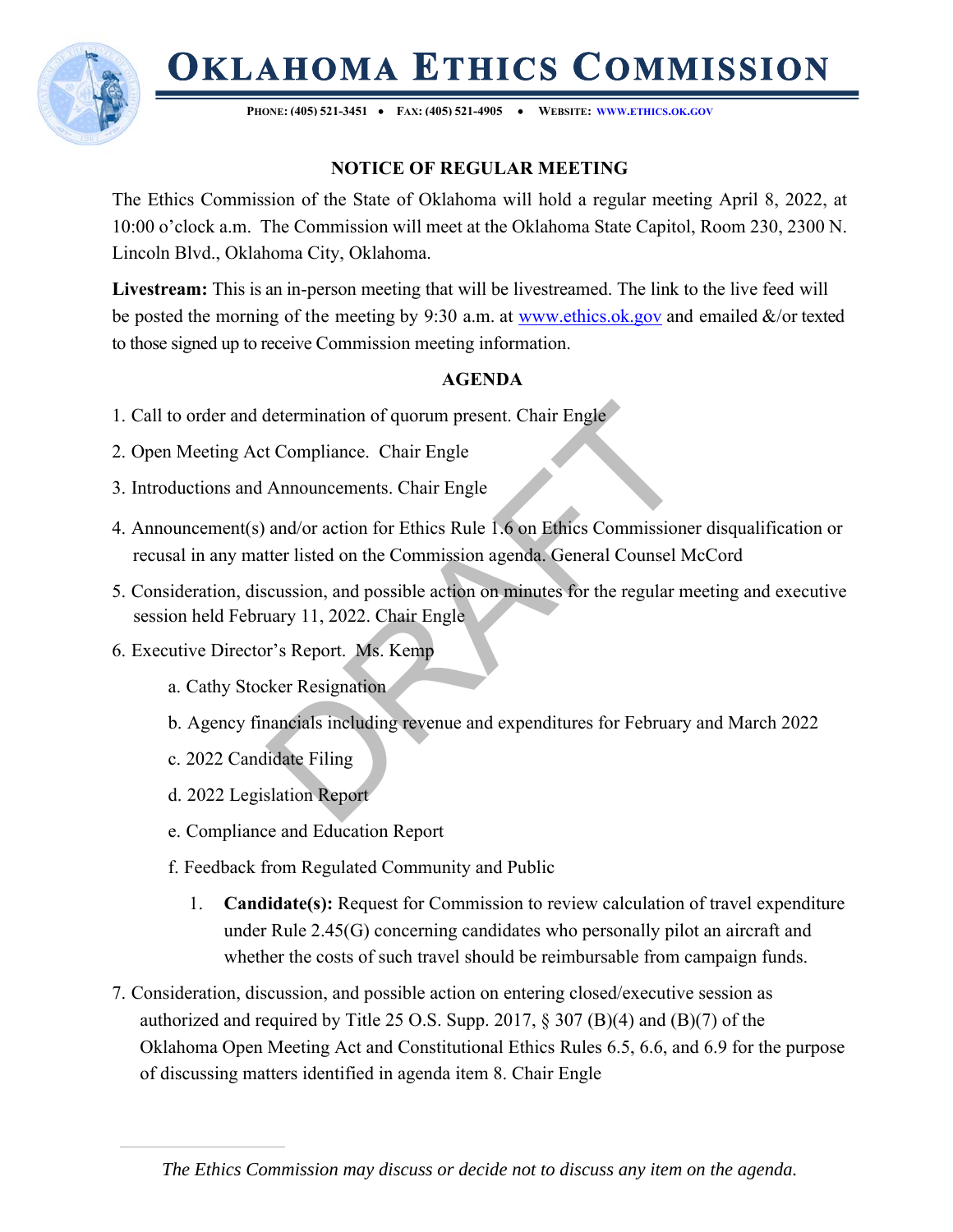- a. **Statement by Attorney.** The information to be discussed in agenda item 8 requires confidential communications between the Ethics Commission and its attorney concerning pending investigations, claims, or actions, where disclosure will seriously impair the ability of the Ethics Commission to process the claims or conduct the pending investigations, litigation, or proceedings in the public interest. In addition, disclosure of any of the items to be discussed would violate confidentiality requirements of state law.
- b. Determination, pursuant to Counsel's advice as set forth above, to go into executive session in the Ethics Commission office in Room G-27 of the Oklahoma State Capitol.
- 8. Executive Session. Chair Engle

#### a. **LAWSUITS**

1. *Institute for Justice v. Laster, et al.*, Western District of Oklahoma, Case No. CIV-19-858-D

#### b. **COMPLAINTS**

|                                                                              | <b>LAWSUITS</b>                                                                                                                  |    |               |  |
|------------------------------------------------------------------------------|----------------------------------------------------------------------------------------------------------------------------------|----|---------------|--|
| 1. Institute for Justice v. Laster, et al., Western District of Oklahoma, Ca |                                                                                                                                  |    |               |  |
|                                                                              | <b>COMPLAINTS</b>                                                                                                                |    |               |  |
|                                                                              | 1. $C-20-2$                                                                                                                      | 6. | $C-22-5$      |  |
|                                                                              | 2. $C-21-29$                                                                                                                     | 7. | $C-22-6$      |  |
|                                                                              | $3. C-21-34$                                                                                                                     | 8. | $C-22-7$      |  |
|                                                                              | 4. $C-22-3$                                                                                                                      |    | 9. C-22-8     |  |
|                                                                              | $5. C-22-4$                                                                                                                      |    | $10. C-22-15$ |  |
| <b>CASES AND INVESTIGATIONS</b>                                              |                                                                                                                                  |    |               |  |
|                                                                              | 1. Case No. 2018-10, alleging violations of Campaign Finance Ethi                                                                |    |               |  |
|                                                                              | 2. Case No. 2019-06, alleging violations of Campaign Finance Ethi<br>Oklahoma ex rel. Oklahoma Ethics Commission v. Coleman, Okl |    |               |  |

#### c. **CASES AND INVESTIGATIONS**

- 1. Case No. 2018-10, alleging violations of Campaign Finance Ethics Rule 2
- 2. Case No. 2019-06, alleging violations of Campaign Finance Ethics Rule 2, *State of Oklahoma ex rel. Oklahoma Ethics Commission v. Coleman*, Oklahoma County, Case No. CJ-2021-4865, and *In re Oklahoma Ethics Commission, Confidential Notice of Allegations #1, Case No. 2019-*06, Sup. Ct. Case No. 120217.
- 3. Case No. 2020-02, alleging violations of Campaign Finance Ethics Rule 2
- 4. Case No. 2021-09, alleging violations of Campaign Finance Ethics Rule 2
- 5. Case No. 2021-10, alleging violations of Campaign Finance Ethics Rule 2
- 9. Action to return to open session. Chair Engle
- 10. Announcement(s) and/or action for Ethics Rule 1.6 on Ethics Commissioner disqualification or recusal in any matter listed for discussion in Executive Session in agenda item 8. General Counsel McCord